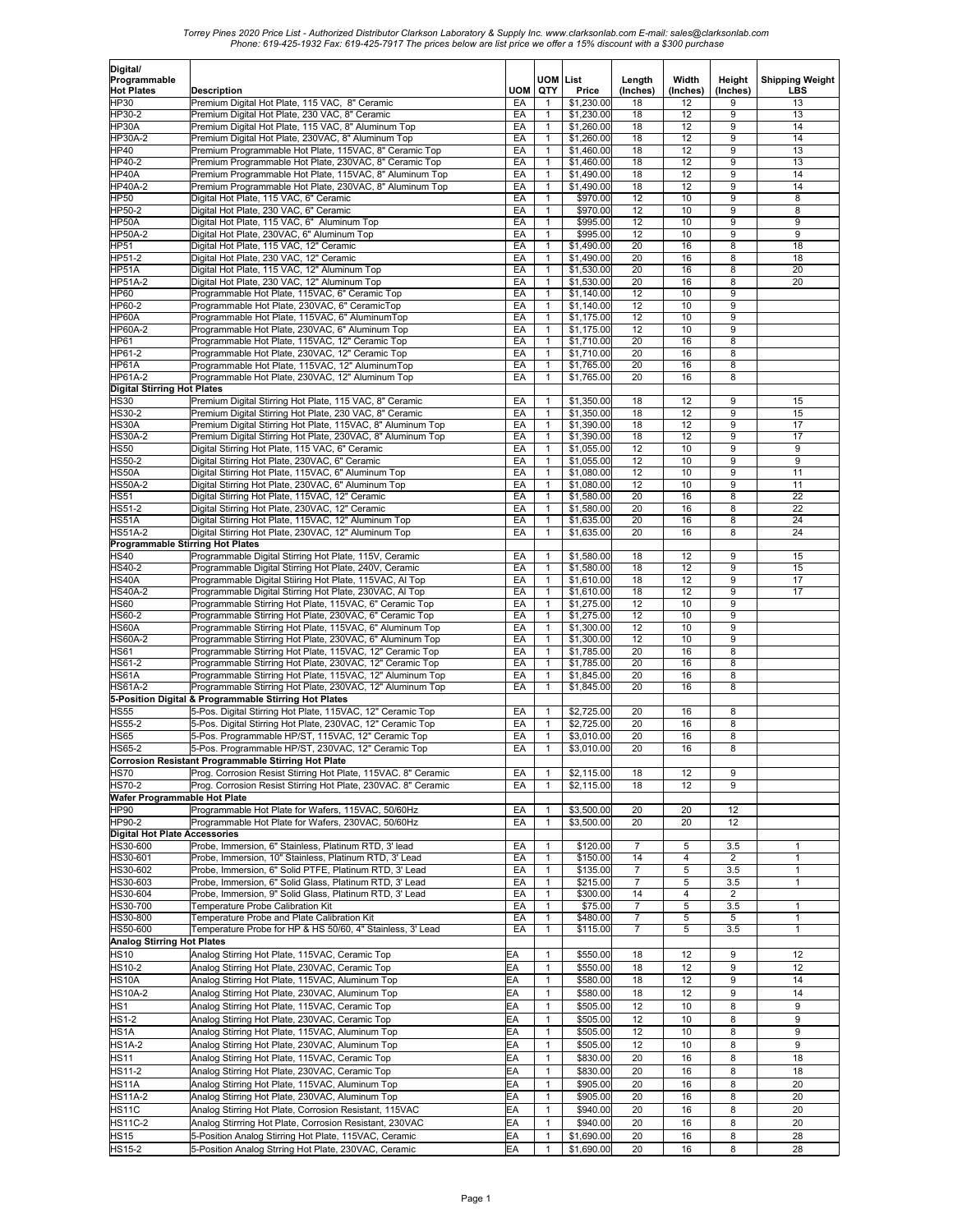Torrey Pines 2020 Price List - Authorized Distributor Clarkson Laboratory & Supply Inc. www.clarksonlab.com E-mail: sales@clarksonlab.com<br>Phone: 619-425-1932 Fax: 619-425-7917 The prices below are list price we offer a 15%

| <b>HS15C</b>                           | 5-Position Analog Stirring Hot Plate, Corrosion Resistant, 115V | EA | $\mathbf{1}$ | \$1,795.00 | 20               | 16             | 8              | 28                      |
|----------------------------------------|-----------------------------------------------------------------|----|--------------|------------|------------------|----------------|----------------|-------------------------|
| <b>HS15C-2</b>                         | 5-Position Analog Stirring Hot Plate, Corrosion Resistant, 230V | EA | $\mathbf{1}$ | \$1,795.00 | 20               | 16             | 8              | 28                      |
| HS19                                   | 9-Position Analog Stirring Hot Plate, 115VAC, Ceramic           | EΑ | $\mathbf{1}$ | \$2,185.00 | 20               | 16             | 8              | 38                      |
|                                        |                                                                 |    |              |            |                  |                |                |                         |
| <b>HS19C</b>                           | 9-Position Analog Stirring Hot Plate, Corrosion Resistant, 115V | EΑ | $\mathbf{1}$ | \$2,290.00 | 20               | 16             | 8              | 38                      |
| HS19-2                                 | 9-Position Analog Stirring Hot Plate, 230VAC, Ceramic           | EA | $\mathbf{1}$ | \$2,185.00 | 20               | 16             | 8              | 38                      |
| <b>HS19C-2</b>                         | 9-Position Analog Corrosion Resistant Stirring Hot Plate, 230V  | EA | $\mathbf{1}$ | \$2,290.00 | 20               | 16             | 8              | 38                      |
| <b>Analog Hot Plates</b>               |                                                                 |    |              |            | 18               | 12             | 9              |                         |
| HP10                                   | Analog Hot Plate, 115VAC, Ceramic Top                           | EA | 1            | \$460.00   | 18               | 12             | 9              | 10                      |
| HP10-2                                 | Analog Hot Plate, 230VAC, Ceramic Top                           | EA | 1            | \$460.00   | 18               | 12             | 9              | 10                      |
| <b>HP10A</b>                           | Analog Hot Plate, 115VAC, Aluminum Top                          | EA | $\mathbf{1}$ | \$515.00   | 18               | 12             | 9              | 12                      |
|                                        |                                                                 |    |              |            |                  |                |                |                         |
| HP10A-2                                | Analog Hot Plate, 230VAC, Aluminum Top                          | EA | $\mathbf{1}$ | \$515.00   | 18               | 12             | 9              | 12                      |
| HP <sub>1</sub>                        | Analog Hot Plate, 115VAC, Ceramic Top                           | EΑ | 1            | \$400.00   | 12               | 10             | 8              | 8                       |
| HP1-2                                  | Analog Hot Plate, 230VAC, Ceramic Top                           | EA | $\mathbf{1}$ | \$400.00   | 12               | 10             | 8              | 8                       |
| HP1A                                   | Analog Hot Plate, 115VAC, Aluminum Top                          | EA | $\mathbf{1}$ | \$400.00   | 12               | 10             | 8              | 8                       |
| <b>HP1A-2</b>                          | Analog Hot Plate, 230VAC, Aluminum Top                          | EA | $\mathbf{1}$ | \$400.00   | 12               | 10             | 8              | 8                       |
| HP11                                   | Analog Hot Plate, 115VAC, Ceramic Top                           | EA | $\mathbf{1}$ | \$685.00   | 20               | 16             | 8              | 18                      |
| HP11-2                                 | Analog Hot Plate, 230VAC, Ceramic Top                           | EA | $\mathbf{1}$ | \$685.00   | 20               | 16             | 8              | 18                      |
|                                        |                                                                 |    |              |            |                  |                |                |                         |
| HP11C                                  | Analog Hot Plate, Corrosion Resistant, 115VAC                   | EA | $\mathbf{1}$ | \$790.00   | 20               | 16             | 8              | 18                      |
| <b>HP11C-2</b>                         | Analog Hot Plate, Corrosion Resistant, 230VAC                   | EA | $\mathbf{1}$ | \$790.00   | 20               | 16             | 8              | 18                      |
| <b>HP11A</b>                           | Analog Hot Plate, 115VAC, Aluminum Top                          | EA | $\mathbf{1}$ | \$790.00   | 20               | 16             | 8              | 18                      |
| <b>HP11A-2</b>                         | Analog Hot Plate, 230VAC, Aluminum Top                          | EA | $\mathbf{1}$ | \$790.00   | 20               | 16             | 8              | 20                      |
| <b>Analog Stirrers</b>                 |                                                                 |    |              |            |                  |                |                |                         |
| ST10                                   | Analog Stirrer, 115VAC, Ceramic Top                             | EA | 1            | \$480.00   | 18               | 12             | 9              | 12                      |
| ST10-2                                 | Analog Stirrer, 230 VAC, Ceramic Top                            | EA | $\mathbf{1}$ | \$480.00   | 18               | 12             | 9              | 12                      |
| ST <sub>1</sub>                        | Analog Stirrer, 115VAC, Aluminum Top                            | EA | $\mathbf{1}$ | \$400.00   | 12               | 10             | 8              | 9                       |
| $ST1-2$                                | Analog Stirrer, 230VAC, Aluminum Top                            | EA | $\mathbf{1}$ | \$400.00   | 12               | 10             | 8              | 9                       |
| ST11                                   | Analog Stirrer, 115VAC, Sheet Aluminum Top                      | EA | $\mathbf{1}$ | \$690.00   | 20               | 16             | 8              | 20                      |
| ST11-2                                 | Analog Stirrer, 230VAC, Sheet Aluminum Top                      | EA | 1            | \$690.00   | 20               | 16             | 8              | 20                      |
|                                        | 5-Position Analog Stirrer, 115VAC, Ceramic                      |    |              |            |                  |                |                |                         |
| ST15                                   |                                                                 | EA | $\mathbf{1}$ | \$1,395.00 | 20               | 16             | 8              | 28                      |
| ST15-2                                 | 5-Position Analog Stirrer, 230VAC, Ceramic                      | EA | 1            | \$1,395.00 | 20               | 16             | 8              | 28                      |
| ST19                                   | 9-Position Analog Stirrer, 115VAC, Ceramic                      | EA | $\mathbf{1}$ | \$1,955.00 | 20               | 16             | 8              | 38                      |
| ST19-2                                 | 9-Position Analog Stirrer, 230VAC, Ceramic                      | EA | $\mathbf{1}$ | \$1,955.00 | 20               | 16             | 8              | 38                      |
| <b>Chilling Incubator</b>              |                                                                 |    |              |            |                  |                |                |                         |
| <b>IN30</b>                            | Chilling Incubator, Bench Top, Digital, All Voltages            | EA | $\mathbf{1}$ | \$3,285.00 | 28               | 25             | 21             | 43                      |
| <b>IN35</b>                            | Programmable Chilling Incubator as above, All Voltages          | EA | $\mathbf{1}$ | \$3,795.00 | 28               | 25             | 21             | 43                      |
| <b>IN40</b>                            | Chilling Incubator, Bench Top, Digital, All Voltages            | EA | $\mathbf{1}$ | \$4,370.00 | 35               | 27             | 24             | 63                      |
| <b>IN45</b>                            | Programmable Chilling Incubator as above, All Voltages          | EA | 1            | \$4,720.00 | 35               | 27             | 24             | 63                      |
| <b>IN50</b>                            | Chilling Incubator, Bench Top, Digital, All Voltages            | EA | $\mathbf{1}$ | \$7,060.00 | 45               | 27             | 24             | 85                      |
| <b>IN55</b>                            | Programmable Chilling Incubator as above, All Voltages          | EA | 1            | \$7,540.00 | 45               | 27             | 24             | 85                      |
| 620-0001                               | Replacement Rack, InN30, IN35, IN40, IN45                       | EA | $\mathbf{1}$ | \$68.00    | 15               | 12             | 3              | 3                       |
| 620-0203                               | Replacement Rack, IN50, IN55                                    | EA | $\mathbf{1}$ | \$68.00    | 15               | 12             | 3              | 3                       |
| IN30-300                               | Incubator Stacker, IN30 & IN40                                  | EA | $\mathbf{1}$ | \$315.00   | 8                | 24             | 18             | 10                      |
| <b>HPLC Column Chiller/Heater</b>      |                                                                 |    |              |            |                  |                |                |                         |
|                                        |                                                                 |    |              |            |                  |                |                |                         |
| CO20                                   | HPLC Column Heater, All Voltages                                | EA | $\mathbf{1}$ | \$1,035.00 | 18               | 8              | 8              | 6                       |
| CO50                                   | Programmable HPLC Column Chiller/Heater, All Voltages           | EA | $\mathbf{1}$ | \$2,425.00 | 18               | 8              | 8              | 20                      |
| CO30                                   | HPLC Column Chiller/Heater, Digital, All Voltages               | EA | $\mathbf{1}$ | \$3,375.00 | 30               | 15             | 19             | 33                      |
| CO20-300                               | Stand, CO20                                                     | EA | $\mathbf{1}$ | \$104.00   | 4                | 15             | 5              | 5                       |
| 440-0008                               | O-ring for column clamping, small, 4-pack                       | EA | $\mathbf{1}$ | \$18.00    | $\overline{7}$   | 5              | 3.5            | 1                       |
| 440-0009                               | O-ring for column clamping, large, 4-pack                       | EA | $\mathbf{1}$ | \$18.00    | $\overline{7}$   | 5              | 3.5            | $\mathbf{1}$            |
| Dig Heat/Chill Dry Baths               |                                                                 |    |              |            |                  |                |                |                         |
| <b>IC20</b>                            | Digital Chill/Heat Plate w/power supply, 90 to 265 VAC          | EA | 1            | \$1,295.00 | 12               | 9              | 9              | 8                       |
| IC20XT                                 | Digital Chill/Heat Plate as above, extended chilling to -20C    | EA | $\mathbf{1}$ | \$1,560.00 | 12               | 9              | 9              | 8                       |
| IC20XR                                 | Digital Chill/Heat Plate with extra power & heating range       | EA | 1            | \$1,560.00 | 12               | 9              | 9              | 8                       |
| IC <sub>25</sub>                       | Programmable Chill/Heat Plate w/pwr sup, 90 to 265 V            | EA | $\mathbf{1}$ | \$1,445.00 | 12               | $\overline{9}$ | 9              | 8                       |
| IC25XT                                 | Prog. Chill/Heat Plate as above, extended chilling to -20C      | EA | $\mathbf{1}$ | \$1,685.00 | 12               | 9              | 9              | 8                       |
| IC25XR                                 | Prog. Chill/Heat Plate as above, extra power & heating range    | EA | $\mathbf{1}$ | \$1,685.00 | 12               | $\overline{9}$ | 9              | 8                       |
| IC <sub>22</sub>                       | 2-Position Chilling/Heating Plate, All Voltages                 | EA | 1            | \$2,235,00 | 29               | 10             | 10             | 18                      |
| IC <sub>22</sub> XT                    | 2-Pos.Chill/Heat Plate as above, ext. chilling range to -20C    | EA | $\mathbf{1}$ | \$2,500.00 | 29               | 10             | 10             | 18                      |
| IC30                                   | Large Digital Chill/Heat Plate, 100 to 265VAC, 50/60 Hz         | EA | $\mathbf{1}$ | \$1,890.00 | 20               | 10             | 6              | 11                      |
|                                        |                                                                 |    |              | \$2,115.00 |                  |                |                |                         |
| IC30XT                                 | Large Digital Chill/Heat Plate, 100 to 265VAC, Ext Chill -20C   | EA | 1            |            | 20               | 10             | 6              | 11                      |
| IC35                                   | Programmable Large Chill/Heat Plate, 100 to 265VAC, 50/60 Hz    | EA | $\mathbf{1}$ | \$2,010.00 | 20               | 10             | 6              | 11                      |
| IC35XT                                 | Prog. Large Chill/Heat Plate, 100 to 265VAC, Ext Chill -20C     | EA | 1            | \$2,275.00 | 20               | 10             | 6              | 11                      |
| <b>RIC20</b>                           | Remote Controlled Chillin/Heating Dry Bath, All Voltages        | EA | 1            | \$1,135.00 | 12               | $\overline{9}$ | 9              |                         |
| RIC20XR                                | Remote Controlled Chill/Heat Dry Bath, Extra Power, All Volts   | EA | 1            | \$1,390.00 | 12               | 9              | 9              |                         |
| RIC <sub>20</sub> XT                   | Remote Controlled Chill/Heat Dry Bath, Extra Cold, All Volts    | EA | $\mathbf{1}$ | \$1,390.00 | 12               | $\overline{9}$ | 9              |                         |
| RIC20-300                              | Mounting Brackets for RIC20 Series to Tecan Robots              | EA | $\mathbf{1}$ | \$335.00   | 5                | 5              | 3              | 3                       |
| IC50                                   | Probe Controlled Chill/Heat Dry Bath, -10C to 110C, w/probe     | EA | 1            | \$1,750.00 | 12               | 9              | 9              | 8                       |
|                                        | <b>Orbital Mixing Chilling/Heating Dry Baths</b>                |    |              |            |                  |                |                |                         |
| <b>SC20</b>                            | Orbital Mixing Chill/Heat Plate, 100 to 265VAC, 50/60HZ         | EA | 1            | \$2,625.00 | 15               | 8              | 4              | 27                      |
| SC <sub>20</sub> XT                    | Orbital Mixing Chilling/Heating Plate, 90 to 260VAC, -20C       | EA | $\mathbf{1}$ | \$2,895.00 | 15               | 8              | $\overline{4}$ | 27                      |
| SC20XR                                 | Orbital Mixing Chilling/Heating Plate, extra power/extra heat   | EA | 1            | \$2,895.00 | 15               | 8              | $\overline{4}$ | 27                      |
| SC <sub>25</sub>                       | Prog Orbital Mixing Chilling/Heating Plate, 90 to 260VAC        | EA | 1            | \$2,955.00 | 15               | $\overline{8}$ | $\overline{4}$ | 27                      |
| SC <sub>25</sub> XT                    | Prog Orbital Mixing Chilling/Heating Plate, 90 to 260VAC, -20C  | EA | 1            | \$3,245.00 | 15               | 8              | $\overline{4}$ | 27                      |
| SC25XR                                 | Prog. Orbital Mixing Chilling/Heating Plate, extra power/heat   | EA | $\mathbf{1}$ | \$3,245.00 | 15               | 8              | 4              | 27                      |
| <b>Orbital Mixers for Assay Plates</b> |                                                                 |    |              |            |                  |                |                |                         |
| <b>ROS21</b>                           | Orbital Mixer, 1 mm Orbit, 3500 rpm                             | EA | $\mathbf{1}$ | \$3,000.00 | 12               | 9              | 9              | 8                       |
| ROS23                                  | Orbital Mixer, 3 mm Orbit, 2500 rpm                             | EA | $\mathbf{1}$ | \$3,000.00 | 12               | 9              | 9              | 8                       |
|                                        |                                                                 |    |              |            |                  |                |                |                         |
| <b>Heat Only Dry Baths</b>             |                                                                 |    |              |            |                  |                |                |                         |
| RHB20                                  | Compact, Heat Only Dry Bath for Remote Use with Robots          | EA | $\mathbf{1}$ | \$920.00   | 12               | 9              | 9              | 6                       |
| RHB20-300                              | Mounting Bracket Set (2) for Tecan Robots                       | EA | 1            | \$295.00   | $\overline{7}$   | 5              | 5              | $\overline{c}$          |
| <b>MIC20 Remote Terminal</b>           |                                                                 |    |              |            |                  |                |                |                         |
| <b>MIC20</b>                           | Remote Terminal for use with RIC20 and RHB20                    | EA | $\mathbf{1}$ | \$450.00   | $\overline{7}$   | 5              | 5              | 4                       |
| 870-0006                               | Universal Power Supply for MIC20                                | EA | $\mathbf{1}$ | \$48.00    | $\overline{7}$   | 5              | 5              | $\overline{\mathbf{c}}$ |
| 900-0502                               | Replacement RS232 Cable for MIC20                               | EA | $\mathbf{1}$ | \$17.00    | $\overline{7}$   | 5              | 5              | 1                       |
| <b>Accessories: Dry Baths</b>          |                                                                 |    |              |            | $\overline{7}$   | 5              | 5              | 4                       |
| 620-5012                               | Block, 40-0.5 ml centrifuge tubes                               | EA | $\mathbf{1}$ | \$195.00   | $\overline{7}$   | 5              | 3.5            | 2                       |
| 620-5013                               | Block, 30-1.5ml centrifuge tubes                                | EA | $\mathbf{1}$ | \$210.00   | $\boldsymbol{7}$ | 5              | 3.5            | 3                       |
| 620-5014                               | Block, 40-0.5 & 15-1.5ml centrifuge tubes                       | EA | 1            | \$260.00   | $\overline{7}$   | 5              | 3.5            | $\overline{4}$          |
|                                        |                                                                 |    |              |            |                  |                |                |                         |
| 620-5015                               | Block, 96 0.2 ml tubes                                          | EA | $\mathbf{1}$ | \$280.00   | $\overline{7}$   | 5              | 3.5            | $\overline{c}$          |
| 620-5016                               | Block, Cone-bottom assay plates                                 | EA | $\mathbf{1}$ | \$290.00   | $\overline{7}$   | 5              | 3.5            | 3                       |